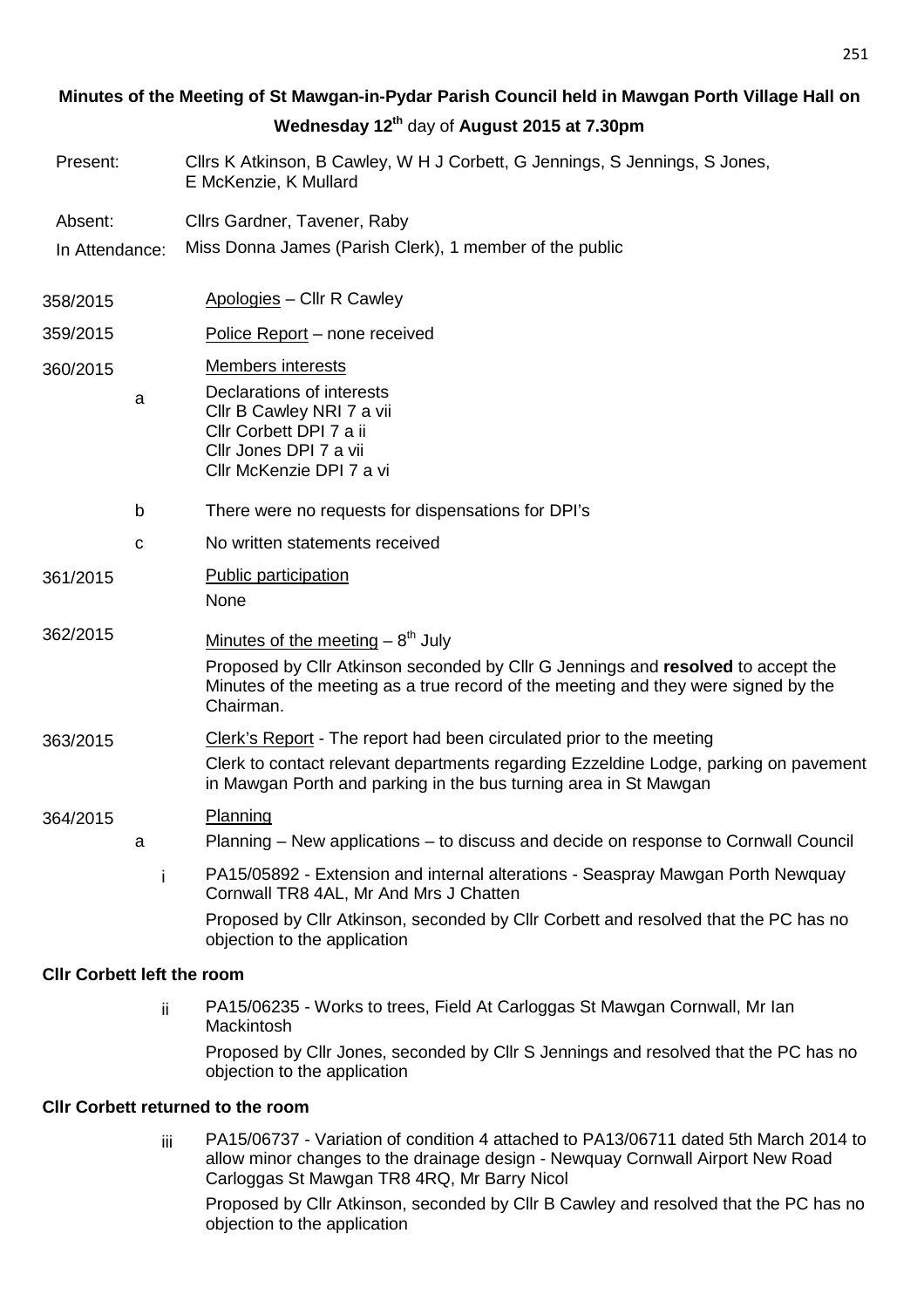iv PA15/06529 - Proposed porch, rear dormer windows, infill extension and formation of additional parking - Blue Seas Access To Trenance Estate Trenance Newquay TR8 4DD, Mrs H John

Proposed by Cllr Atkinson, seconded by Cllr Corbett and resolved that the PC has no objection to the application

v PA15/06213 - Rear Sub-ground and ground Extension - Fourwarnes Gwel An Mor Trenance Mawgan Porth TR8 4DW, Mr Ian Miller

Proposed by Cllr Atkinson, seconded by Cllr Corbett and resolved that the PC has no objection to the application

### **Proposed by Cllr McKenzie, seconded by Cllr Corbett and resolved that Cllr Atkinson would chair the next item on the agenda**

# **Cllr McKenzie left the room**

vi PA15/06984 - Construction of 50KW solar panel array - Merlin Golf Club Mawgan Porth Newquay Cornwall TR8 4DN, Mr James Lee

Proposed by Cllr Corbett, seconded by Cllr Atkinson and resolved that the council object to this planning application on the same grounds as they had done so before and also that the site is very prominent and more visually intrusive and that Cllrs Atkinson and Corbett in conjunction with the clerk will contact CC

#### **Cllr McKenzie returned to the room**

vii Any other planning applications received from Cornwall Council by the time of the meeting

#### **Cllr B Cawley left the room and the meeting. Cllr Jones left the room**

# **(1)**

PA15/06622, Listed Building Consent to remove existing roof coverings and replace using a profiled and interlocking clay tile, 1, 2 And 3 Trehelder St Mawgan Newquay Cornwall TR8 4EW - Mr W J B Rowe

Proposed by Cllr Corbett, seconded by Cllr Atkinson and resolved that the PC has no objection to the application

### **Cllr Jones returned to the room**

# (2)

PA15/06721 - Single storey extension to form kitchen - The Forge, Denzell Mill, St Mawgan - Mr J Winn

Proposed by Cllr Corbett, seconded by Cllr Atkinson and resolved that the PC has no objection to the application

b Advices and decisions by Cornwall Council

Proposed by Cllr Atkinson, seconded by Cllr McKenzie and resolved that Cllrs Atkinson and Corbett in conjunction with the clerk will write to CC planning with the councils objection to the ceasing of paper plans being sent by CC

c To discuss planning enforcement issues – to refer any new issues and updates - none

365/2015 Beach - To discuss urgent issues and associated actions and expenditure – if any – none